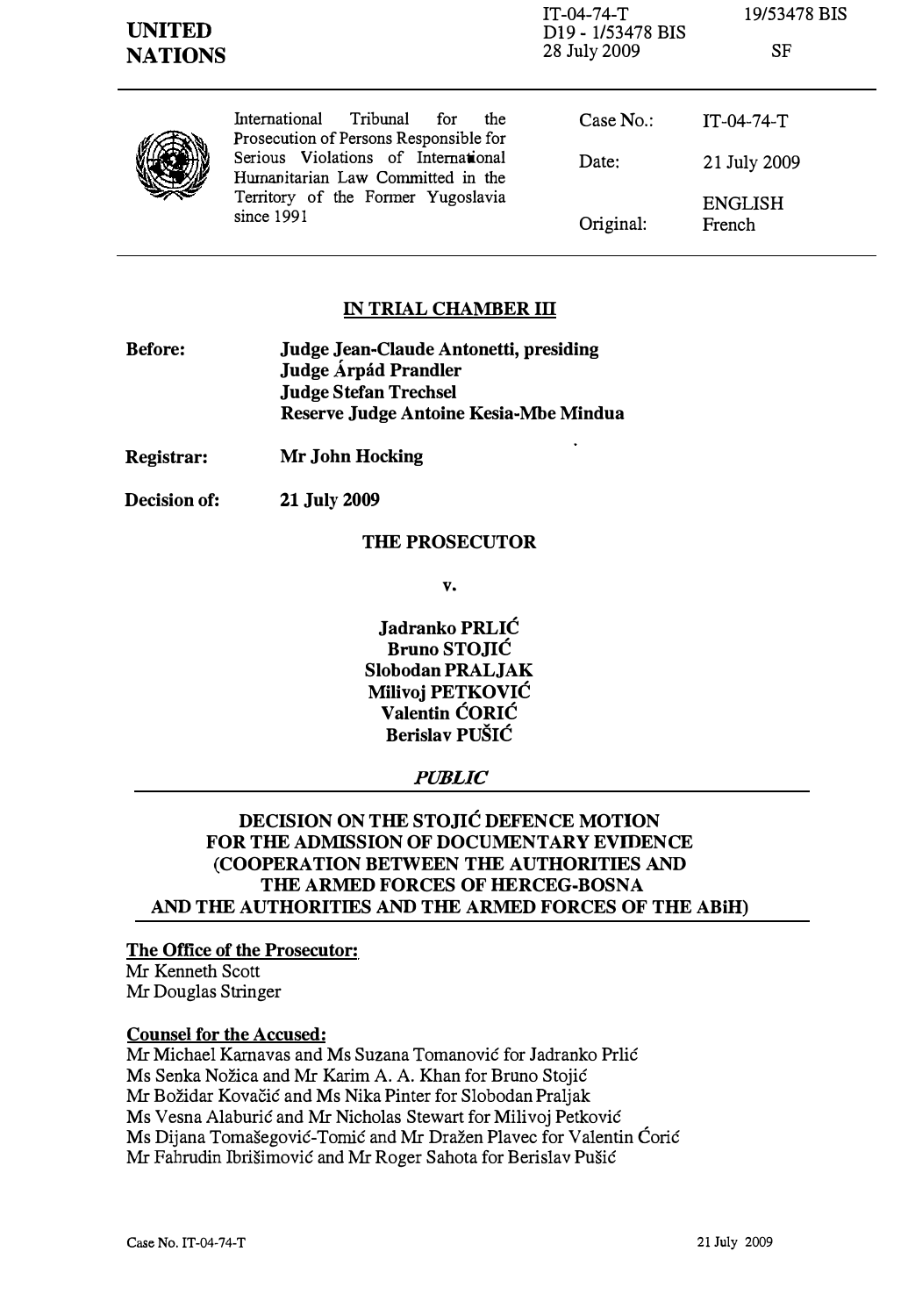## I. INTRODUCTION

l. Trial Chamber III ("Chamber") of the International Tribunal for the Prosecution of Persons Responsible for Serious Violations of International Humanitarian Law Committed in the Territory of the Former Yugoslavia since 1991 ("Tribunal") is seized of "Bruno Stojić's Motion for the Admission of Documentary Evidence Related to Cooperation Between Herceg-Bosna/HVO Authorities/Forces and ABiH Authorities/Forces with Annexes I,  $\text{II}$  and  $\text{III}$ ", to which three annexes are attached, publicly filed by Counsel for the Accused Stojić ("Stojić Defence") on 7 May 2009 ("Motion"), whereby the Stojić Defence requests the admission into evidence of 116 documents ("Proposed Exhibits").

## II. PROCEDURAL BACKGROUND

2. On II May 2009, the Stojić Defence publicly filed the "Corrigendum to Bruno Stojić's Motions for the Admission of Documentary Evidence" together with two annexes ("Corrigendum").<sup>1</sup>

3. On 21 May 2009, Counsel for the Accused Praljak ("Praljak Defence") and Counsel for the Accused Petković ("Petković Defence") publicly filed the "Joint Response of Slobodan Praljak and Milivoj Petković to Bruno Stojić's 7 May 2009 Motion for the Admission of Documentary Evidence Related to Cooperation between the Herceg-Bosna/HVO Authorities/Forces and ABiH Authorities/Forces with Annexes I, II and III" ("Joint Response").

4. On 25 May 2009, the Praljak Defence and the Petković Defence publicly filed the "Joint Response of Slobodan Praljak and Milivoj Petković to II May 2009 Corrigendum to Bruno Stojić's Motions for Admission of Documentary Evidence" ("Joint Response to the Corrigendum"). $<sup>2</sup>$ </sup>

<sup>&</sup>lt;sup>1</sup> Although in paragraph 1 of the Corrigendum, the Stojić Defence puts forth, in particular, that it is supplementing the Motion by requesting the admission of supplementary evidence, the Chamber notes that this evidence does not concern the subject of the Motion, namely, cooperation between the forces/authorities of Herceg-Bosna and the forces/authorities of the ABiH, so that the Chamber will not examine the Corrigendum any further.

<sup>2</sup>The Chamber notes that inasmuch as none of the pieces of supplementary evidence whose admission is requested in the Corrigendum concerns the subject of the Motion, namely, cooperation between the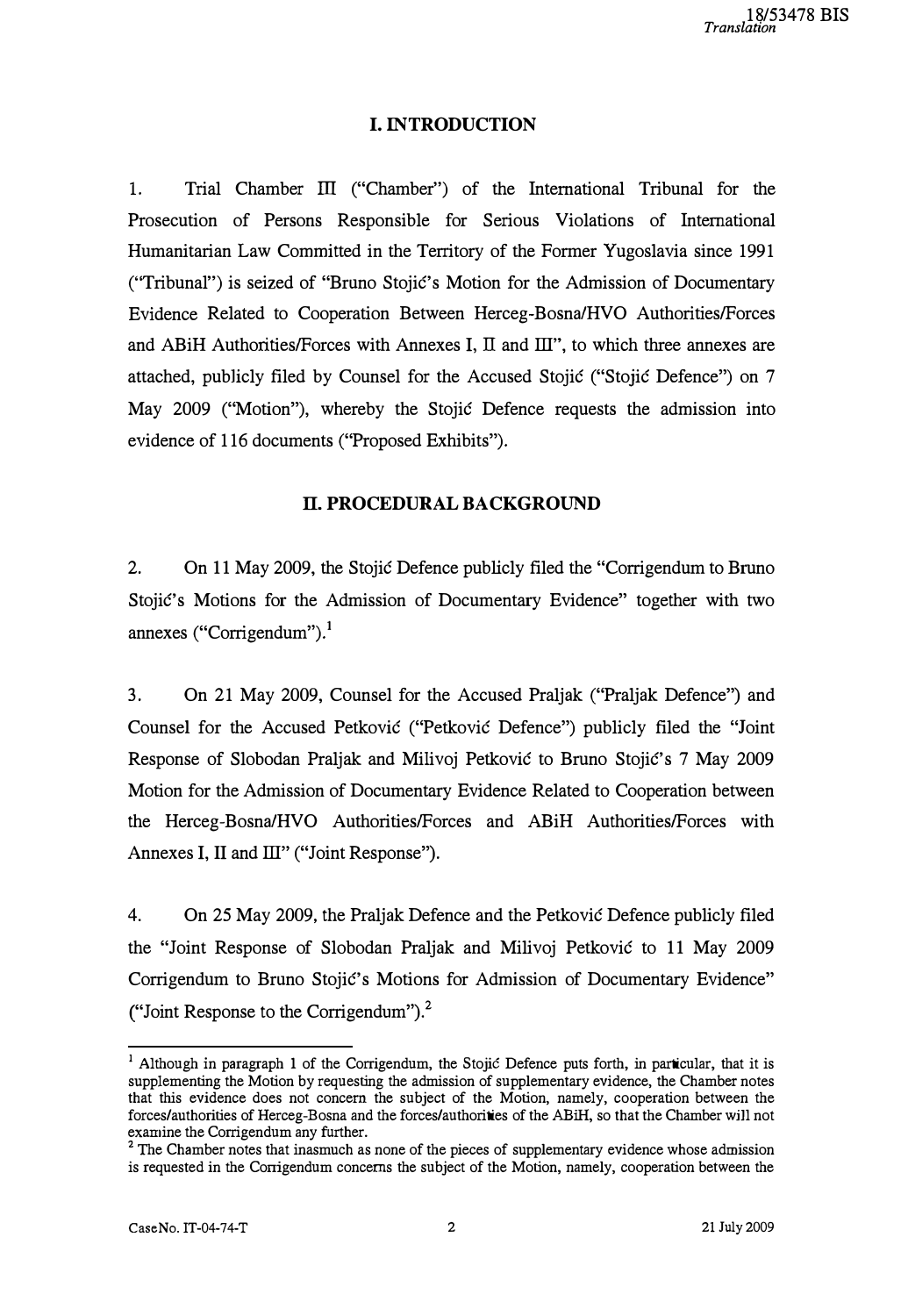5. On 26 May 2009, the Stojić Defence publicly filed "Bruno Stojić's Addendum to Motions for Admission of Documentary Evidence with Annex" together with one annex ("Addendum").

6. On 27 May 2009, the Stojić Defence publicly filed "Bruno Stojić' s Request for Leave to Reply to Joint Response of Slobodan Praljak and Milivoj Petković to Bruno Stojić's 7 May 2009 Motion for the Admission of Documentary Evidence Related to Cooperation Between the Herceg-Bosna/HVO Authorities/Forces and ABiH Authorities/Forces With Annexes 1, II and  $III \& B$  Bruno Stojić's Reply to the Joint Response" ("Reply to the Joint Response").

7. On 28 May 2009, the Office of the Prosecutor ("Prosecution") publicly filed the "Prosecution Response to the Five Motions Filed by Bruno Stojić Pursuant to Rule 89(C) with Public Annex" together with one annex ("Response").

8. On 28 May 2009, the Chamber issued an oral decision authorising the Stojić Defence to file a request to reply to the Response by 11 June 2009 at the latest.<sup>3</sup>

9. On 27 May 2009, the Stojić Defence publicly filed "Bruno Stojić's Request for Leave to Reply to Joint Response of Slobodan Praljak and Milivoj Petković to 11 May 2009 Corrigendum to Bruno Stojić's Motion for Admission of Documentary Evidence & Bruno Stojić's Reply to the Joint Response" ("Reply to the Joint Response to the Corrigendum"). $4$ 

10. Finally, on 11 June 2009, the Stojić Defence publicly filed "Bruno Stojić' s Request for Leave to Reply to Prosecution Response to the Five Motions Filed by

forces/authorities of Herceg-Bosna and the forces/authorities of the ABiH, the Chamber will not examine the Corrigendum or the Joint Response to the Corrigendum any further either.

<sup>&</sup>lt;sup>3</sup> Transcript in French ('T(F)'') of the hearing of 28 May 2009, pp. 40961 to 40963.

<sup>&</sup>lt;sup>4</sup> The Chamber notes that inasmuch as none of the pieces of supplementary evidence whose admission is requested in the Corrigendum concerns the subject of the Motion, namely, cooperation between the forces/authorities of Herceg-Bosna and the forces/authorities of the ABiH, the Chamber will not exantine the Corrigendum or the Joint Response to the Corrigendum or the Reply to the Joint Response to the Corrigendum any further either.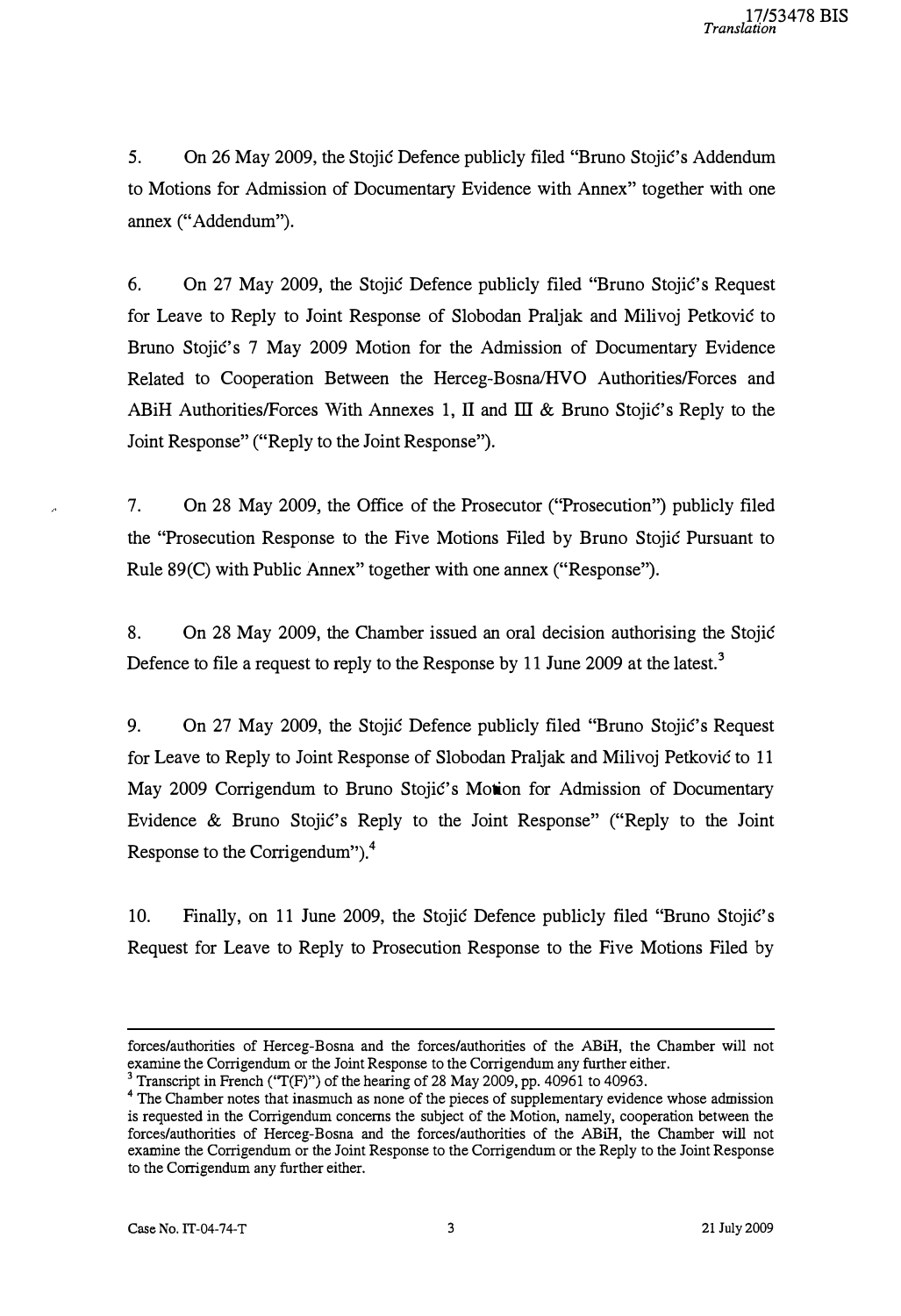Bruno Stojić Pursuant to Rule 89(C) with Public Annexes I & II & Bruno Stojić's Reply to the Joint Response" together with two annexes ("Reply").

### III. ARGUMENTS OF THE PARTIES

l l. In the Motion, the Stojić Defence first states that the Proposed Exhibits are being presented pursuant to Rule 89(C) of the Rules of Procedure and Evidence ("Rules") and Guideline 9 of the Decision Adopting Guidelines for the Presentation of Defence Evidence of 24 April 2008 ("Guideline 9").<sup>5</sup> It states from the outset that the legal arguments presented in the Motion also apply to the motions for the admission of documentary evidence that it filed on 4 May 2009 and 6 May 2009.<sup>6</sup> It adds that, on the basis of a decision rendered by the Chamber on 5 May 2009,<sup>7</sup> it is authorised to file a general motion requesting the admission of exhibits that have not been admitted by orders on the admission of evidence through witnesses of the Stojić Defence on the grounds that the witness did not comment on the relevance, probative value or reliability of the document.<sup>8</sup>

12. The Stojić Defence further submits that, regarding the admission of documentary evidence, it must be allowed the same rights the Prosecution had during the presentation of its case.<sup>9</sup> Furthermore, it states that although the subjects raised in the Motion have been discussed through the testimony of witnesses in court, it could not tender the Proposed Exhibits through these witnesses because of a lack of time.<sup>10</sup> It also submits that the Proposed Exhibits are the outcome of a strict selection process that it applied in an effort to present the most relevant evidence.<sup>11</sup> Finally, the Stojić Defence submits that the Proposed Exhibits have been authenticated and are reliable

<sup>&</sup>lt;sup>5</sup> Motion, para. 1.

 $6$  Motion, para. 2, reference being made to the following motions: 1) "Bruno Stojić's Motion for the Admission of Documentary Evidence Related to the Functioning of the HVO Defence Department, HVO/HZ H-B and Related Structures with Annexes I and II", filed on 4 May 2009; 2) "Bruno Stojić's Motion for the Admission of Documentary Evidence Related to Cooperation between Herceg-Bosna/HVO Authorities and International Organisations and Compliance with International Humanitarian Law Norms with Annexes I, II, III", filed on 6 May 2009; 3) Motion for the admission of documentary evidence related to the functioning of HVO authorities/brigades and their relationship with the HVO centralised authorities in Mostar, filed on 6 May 2009.

<sup>7</sup>Decision on Stojić Defence Motion Regarding the Filing of Motions Pursuant to Guideline 9, 5 May 2009.

<sup>8</sup>Motion, para. 2.

<sup>&</sup>lt;sup>9</sup> Motion, para. 3.

<sup>&</sup>lt;sup>10</sup> Motion, para. 4.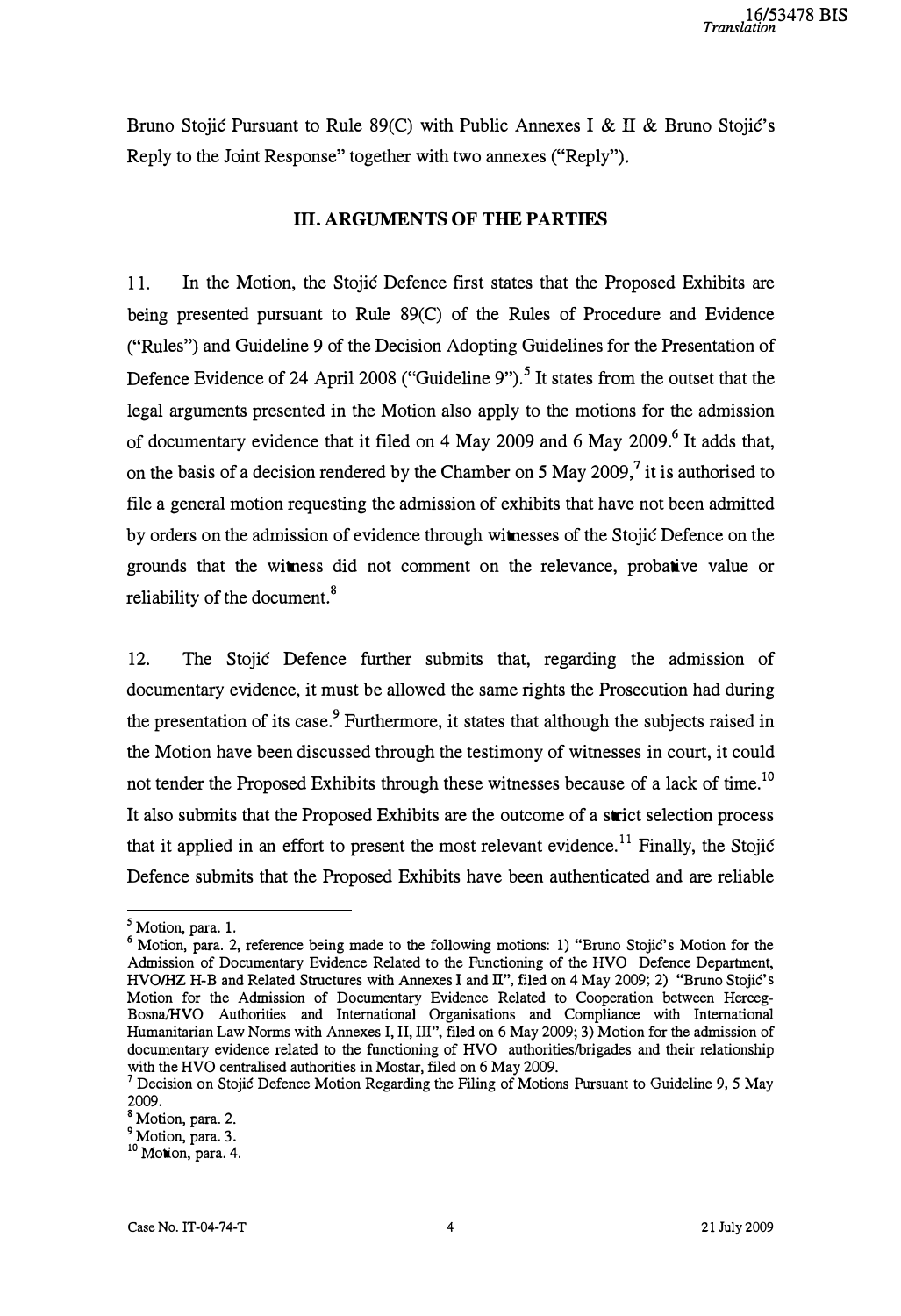and relevant,<sup>12</sup> and states that it will soon supply to the Chamber and the parties information on the source of certain Proposed Exhibits disclosed by the Prosecution.<sup>13</sup>

13. In the Joint Response, the Praljak Defence and the Petković Defence state that Proposed Exhibits 2D 00020 and 2D 00975 have already been admitted into evidence.<sup>14</sup> Furthermore, they point to an error regarding the identity of the author of Proposed Exhibit 2D 01295.<sup>15</sup>

14. In the Addendum, the Stojić Defence specifies the source - which it did not have at the time of the filing of the Motion  $-$  of 11 Proposed Exhibits that were disclosed to it by the Prosecution.<sup>16</sup>

15. In the Reply to the Joint Response, the Stojić Defence requests leave from the Chamber to reply to the Joint Response because of the existence of compelling circumstances, that is, the necessity to clarify some issues related to the documents already admitted into evidence as well as to the description of one document.<sup>17</sup> The Stojić Defence further states that it withdraws its request for the admission of Proposed Exhibits 2D 00020 and 2D 00975 since they have already been admitted.<sup>18</sup> Moreover, the Stojić Defence admits that the description of exhibit 2D 01295 contains an error and requests that the Chamber accept a new description of the exhibit in question.<sup>19</sup>

16. In the Response, the Prosecution requests that the Chamber deny the admission of the exhibits whose rejection it requests in its Annex for the reasons stated therein or for such other reason that the Chamber determines.<sup>20</sup> In support of its Response, the Prosecution argues that it does not agree with the interpretations and descriptions provided by the Stojić Defence for a great deal of documents whose admission is requested in the Stojić Defence Motion and adds that these descriptions

<sup>&</sup>lt;sup>11</sup> Motion, para. 5.

 $^{12}$  Motion, paras 6-8.

 $13$  Motion, para. 6.

<sup>&</sup>lt;sup>14</sup> Joint Response, para. 3.

<sup>&</sup>lt;sup>15</sup> Joint Response, para. 3.

<sup>&</sup>lt;sup>16</sup> Addendum, paras 2 and 3, and Annex I.

<sup>&</sup>lt;sup>17</sup> Reply to the Joint Response, para. 1.

<sup>&</sup>lt;sup>18</sup> Reply to the Joint Response, para. 2.<br><sup>18</sup> Reply to the Joint Response, para. 2.

<sup>&</sup>lt;sup>19</sup> Reply to the Joint Response, para. 3.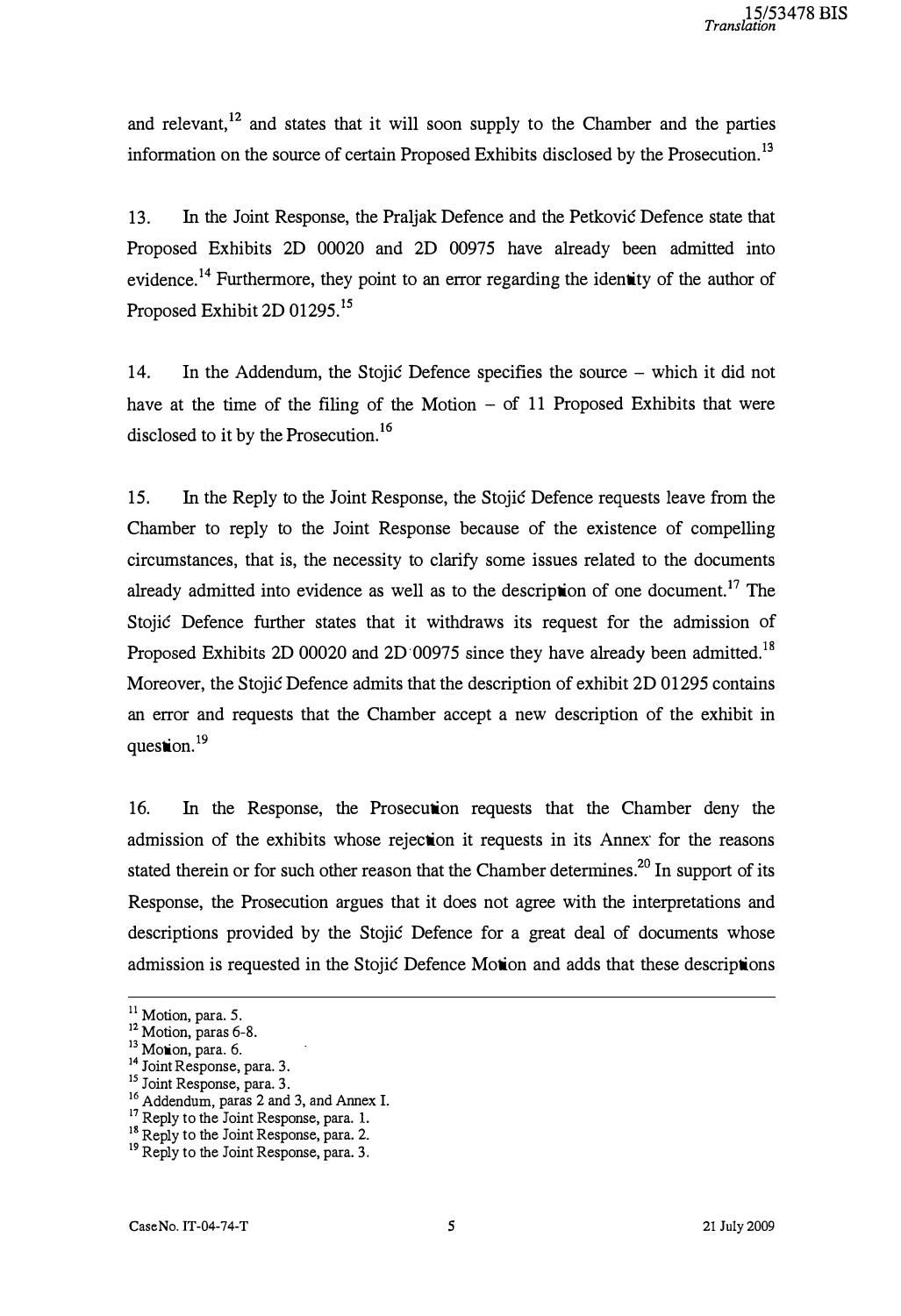are arguments of the Stojić Defence and not evidence as such.<sup>21</sup> In the Annex to the Response, the Prosecution objects to the admission of many of the Proposed Exhibits on the grounds that, *inter alia*, they fall under the tu quoque principle or have no relevance with regard to the amended Indictment of 11 June 2008 ("Indictment").<sup>22</sup>

17. In the Reply, the Stojić Defence requests leave of the Chamber to reply to the Response because of the existence of compelling circumstances, that is, the necessity to clarify some issues related to the documents already admitted into evidence and to the grounds for the admission of the Proposed Exhibits.<sup>23</sup> It further notes that the Prosecution has not specified the reasons why it objects to the admission of documents obtained from the Accused Stojić or the reasons why a document obtained from an accused through a defence investigation would be any less reliable than a document obtained from an accused during a prosecutorial investigation.<sup>24</sup> It adds that inadequate or insufficient information on the source of a document is an issue that affects the weight or probative value of that document, but does not affect its admissibility.<sup>25</sup>

18. In the Reply, responding to the Prosecution's argument that many of the Proposed Exhibits fall under a tu quoque defence and are therefore not admissible, the Stojić Defence further submits that these exhibits are relevant since they aim to disprove the allegations in the Indictment.<sup>26</sup> As to the Proposed Exhibits describing the relationship, tensions and conflicts between the ABiH and the HVO as well as the Proposed Exhibits illustrating crimes committed against Croatian civilians in Bosnia and Herzegovina, the Stojić Defence submits that they describe the attacks launched by the ABiH in the municipalities of Novi Travnik and Gornji Vakuf, in Sovići and Doljani and in Stolac, Čapljina and Jablanica, and that, consequently, they counter the allegation that the HVO launched attacks as part of a greater plan to subjugate Muslims in large parts of Bosnia and Herzegovina after 15 January 1993 and 15 April

<sup>&</sup>lt;sup>20</sup> Response, paras 2 and 4.

 $\frac{21}{1}$  Response, para. 3.

<sup>&</sup>lt;sup>22</sup> Annex to the Response.

<sup>&</sup>lt;sup>23</sup> Reply, para. 1.

<sup>&</sup>lt;sup>24</sup> Reply, paras 4-5. The Chamber notes that in the Response and the Annex to the Response, the Prosecution did not object to the admission of the Proposed Exhibits for this reason so that the Chamber will not examine this argument any further.

 $25$  Reply, paras 6-7. See The Chamber's comment to the footnote on page 24.

<sup>&</sup>lt;sup>26</sup> Reply, paras 8 to 15.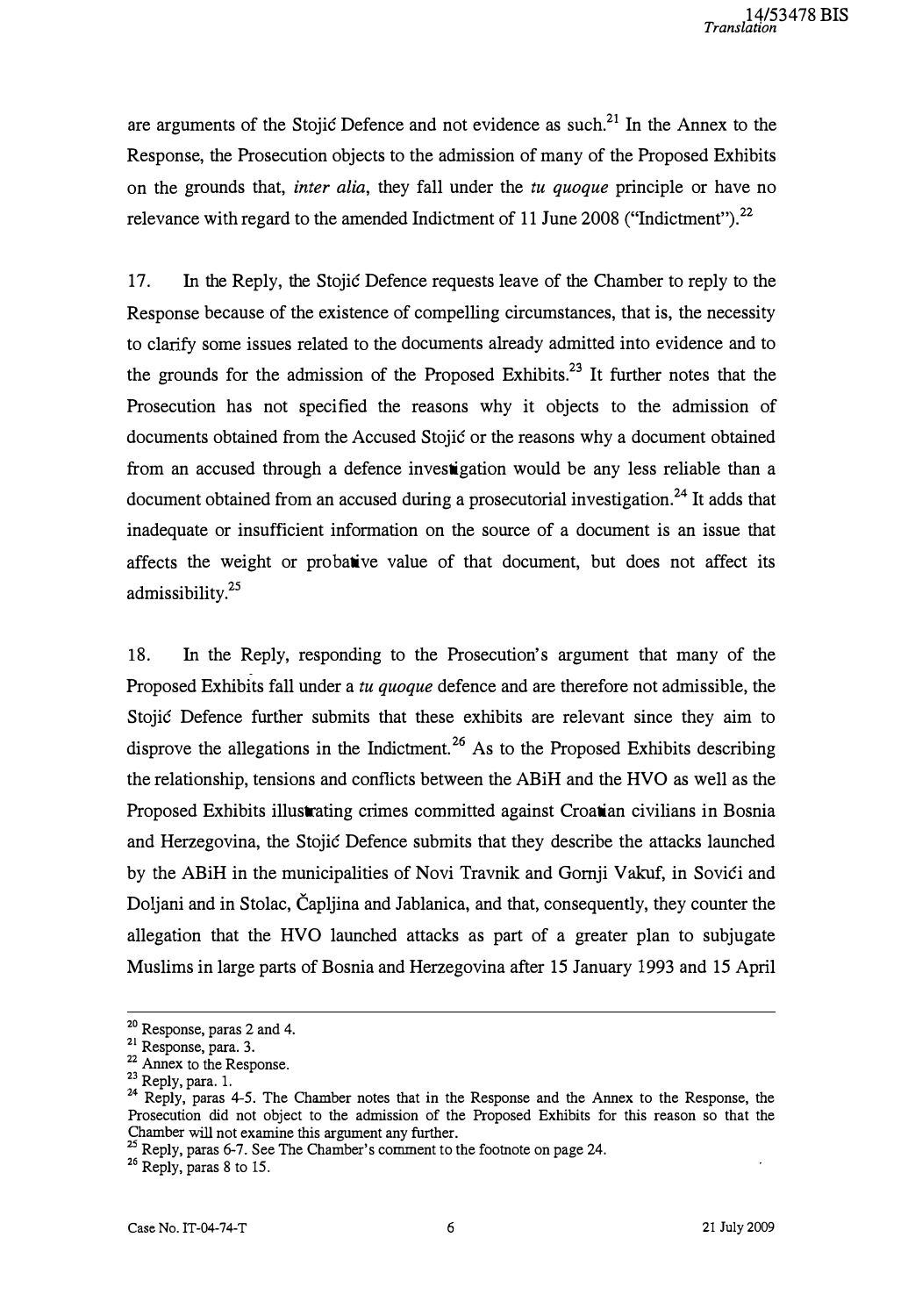1993.<sup>27</sup> According to the Stojić Defence, these Proposed Exhibits disprove the allegations made in paragraphs 33 and 34 of the Indictment.<sup>28</sup> Moreover, as to the Proposed Exhibits describing crimes committed against Croatian civilians in Bosnia and Herzegovina, the Stojić Defence submits that they also illustrate the consequences of the offensive that the ABiH launched against the HVO in the municipalities of Konjic, Fojnica, Busovača, Novi Travnik and Travnik in early March 1993.<sup>29</sup> It adds that these documents facilitate a better understanding of the state of mind of the HVO soldiers and the atmosphere that prevailed when they discovered the crimes committed against the civilians and that, in this sense, these Proposed Exhibits are relevant with regard to the allegations of the responsibility of the Accused Stojić as a superior, pursuant to Article 7(3) of the Statute of the Tribunal ("Statute"), and his participation in a joint criminal enterprise for failure to prevent the commission of crimes as alleged in paragraph  $17.2(r)$  of the Indictment.<sup>30</sup> It further states that these Proposed Exhibits counter the allegations in paragraph 37 of the Indictment.<sup>31</sup>

19. Finally, in the Reply, the Stojić Defence requests leave of the Chamber to withdraw its request for the admission of Proposed Exhibits 2D 01302 and 2D 01385.32

#### IV. APPLICABLE LAW

20. Under Rule 89(C) of the Rules, a Chamber may admit any evidence it deems to have probative value. In addition, under Rule 89(C), any decision of the Chamber on a request for admission of documentary evidence is based on this Rule. Furthermore, the Chamber recalls its previous decision in which it set out the principles for the admissibility of evidence, in particular the "Decision on Admission of Evidence", rendered on 13 July 2006, the "Decision Amending the Decision on the Admission of Evidence, 13 July 2006", rendered on 29 November 2006, and the

 $27$  Reply, paras 11 and 12.

<sup>&</sup>lt;sup>28</sup> Reply, para. 11.

<sup>29</sup> Reply, para. 12.

<sup>&</sup>lt;sup>30</sup> Reply, para. 12.

<sup>&</sup>lt;sup>31</sup> Reply, para. 13. The Chamber notes that in the Reply, the Stojić Defence also puts forward arguments about four documents relating to the efforts made by the HVO to get medical aid from international organisations. Nevertheless, the Chamber notes that these documents are not part of the Motion so that the Chamber will not examine this argument of the Stojić Defence any further.

 $32$  Reply, para. 16 and Annex 1.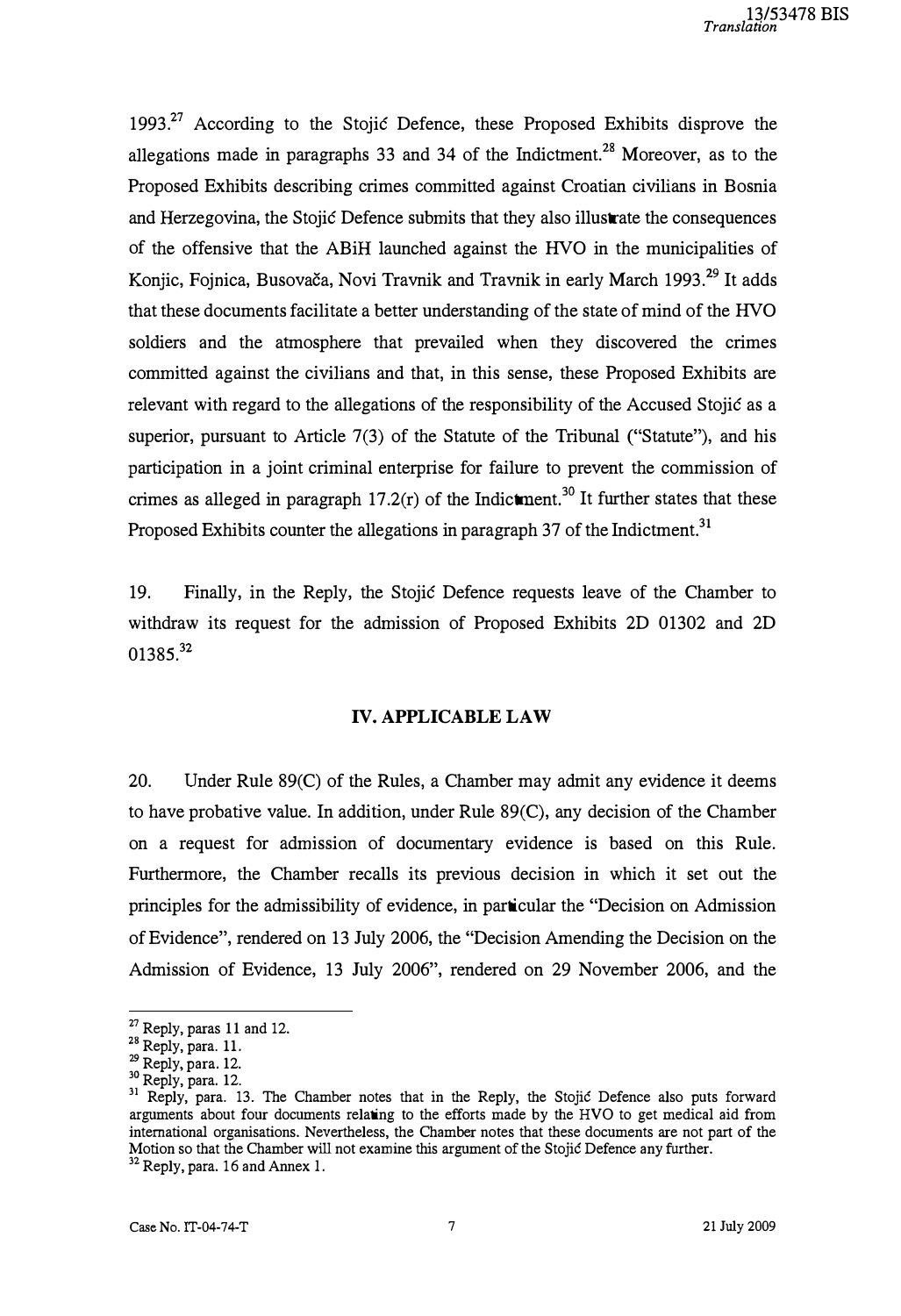"Decision Adopting Guidelines for the Presentation of Defence Evidence, 24 April 2008" ("Decision of 24 April 2008").

21. Guideline 9 of the Decision of 24 April 2008 refers more specifically to the admission of documentary evidence by way of a written motion. According to Guideline 9, a Defence team presenting its case may seize the Chamber of a written motion requesting the admission of documents that have not been put to a witness in court.<sup>33</sup> The said motion, providing sufficient reasons, must contain the following information, failing which it may be denied: 1. Number, title, and description of the exhibit; 2. Source of the exhibit and a description of its indicia of reliability; 3. Reference to the relevant paragraphs of the Indictment; 4. References to the witnesses who have already appeared before the Chamber and to the exhibits admitted as evidence dealing with the same paragraphs of the Indictment; 5. Reasons why the exhibit is not introduced through a witness; 6. Reasons why the party considers the document important for the determination of the case.<sup>34</sup>

### V. DISCUSSION

22. As a preliminary matter, the Chamber decides to authorise the filing of the Reply to the Joint Response on the grounds that by seeking the withdrawal of two Proposed Exhibits and the correction of the description of one Proposed Exhibit, the Stojić Defence puts forward circumstances of a sufficiently compelling nature to justify the filing of this written submission. Likewise, the Chamber authorises the filing of the Reply on the grounds that, *inter alia*, the Response puts forward new arguments on which the Stojić Defence did not provide any opinion in the Motion.

23. The Chamber further takes note of the fact that, in the Reply to the Joint Response, the Stojić Defence withdrew its request for the admission of Proposed Exhibits 2D 00020 and 2D 00975 since these documents had already been admitted into evidence by the Chamber.<sup>35</sup> Consequently, the Chamber henceforth deems moot the initial request for the admission of the two aforementioned documents.

<sup>&</sup>lt;sup>33</sup> Decision of 24 April 2008, para. 35.

<sup>&</sup>lt;sup>34</sup> Decision of 24 April 2008, para. 35.

<sup>&</sup>lt;sup>33</sup> Reply to the Joint Response, para. 2.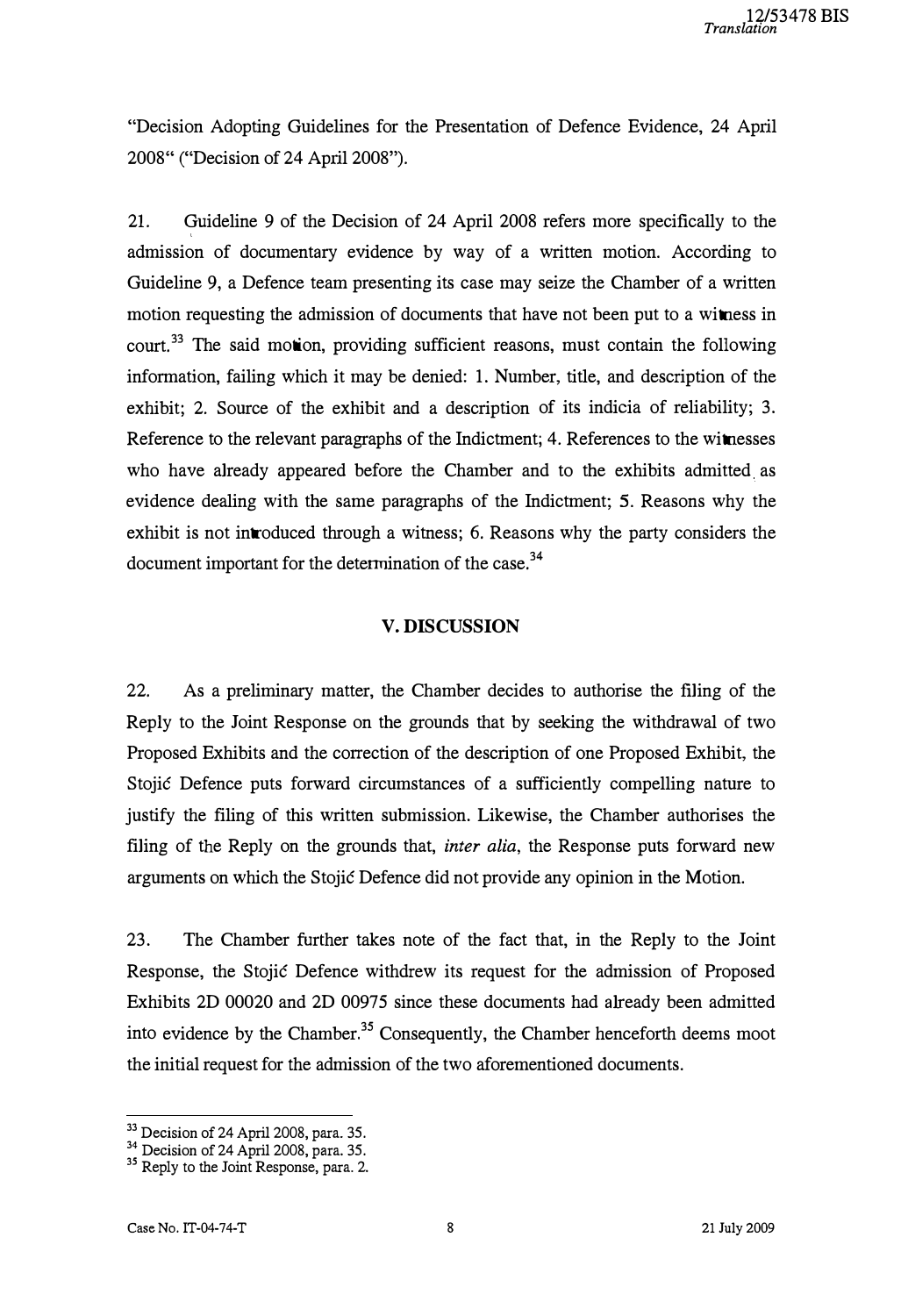24. The Chamber also takes note of the fact that in the Reply, the Stojić Defence withdrew its request for the admission of Proposed Exhibit 2D 01302 since that document had already been admitted into evidence under exhibit number 2D 00448.<sup>36</sup> Consequently, the Chamber declares moot the initial request for the admission of exhibit 2D 01302.

25. Furthermore, the Chamber notes that the Stojić Defence has not provided the translation into English of Proposed Exhibit 2D 01385 so that the Chamber is not in a position to rule on its admissibility and therefore decides to reject that document. The Chamber adds that while this document is a duplicate of document 2D 00759, document 2D 00759, contrary to what the Stojić Defence alleges in the Reply, has not been admitted into evidence.

26. The Chamber further notes that seven of the Proposed Exhibits do not present sufficient indicia of reliability.<sup>37</sup> The absence of a signature, stamp, letterhead or date as well as the illegibility of the original of a document are the factors that the Chamber took into consideration when determining that these Proposed Exhibits were not prima facie reliable. Consequently, the Chamber decides to reject these Proposed Exhibits.

27. Moreover, the Chamber notes that many of the Proposed Exhibits relate to the delivery of military materiel  $-$  that is, MTS  $-$  by the HV and the HVO to the ABiH or to Croatian Muslims in the Republic of Croatia, and that some of the Proposed Exhibits relate to the delivery of MTS in geographical areas not covered by the Indictment or in unspecified geographical areas.<sup>38</sup> In this connection, the Chamber recalls that the Prosecution has reiterated on several occasions that it does not contest the existence of co-operation between the Army of the Republic of Croatia, the HVO and the ABiH in certain regions and during certain periods and, more specifically, the sending of weapons by the Army of the Republic of Croatia to the ABiH between

<sup>36</sup>Reply, para. 16 and Annex 1. .

<sup>37</sup>These are exhibits 2D 00177, 2D 00827, 2D 01099, 2D 01173, 2D 01292, 2D 01384, 2D 01466.

<sup>38</sup>These are Proposed Exhibits 2D 00525, 2D 00526, 2D 00528, 2D 00529, 2D 00530, 2D 00531, 2D . 00951, 2D 00956, 2D 00959, 2D 00960, 2D 00961, 2D 00962, 2D 01099, P 00204, P 00231, P 00238, p 00262, P 00267.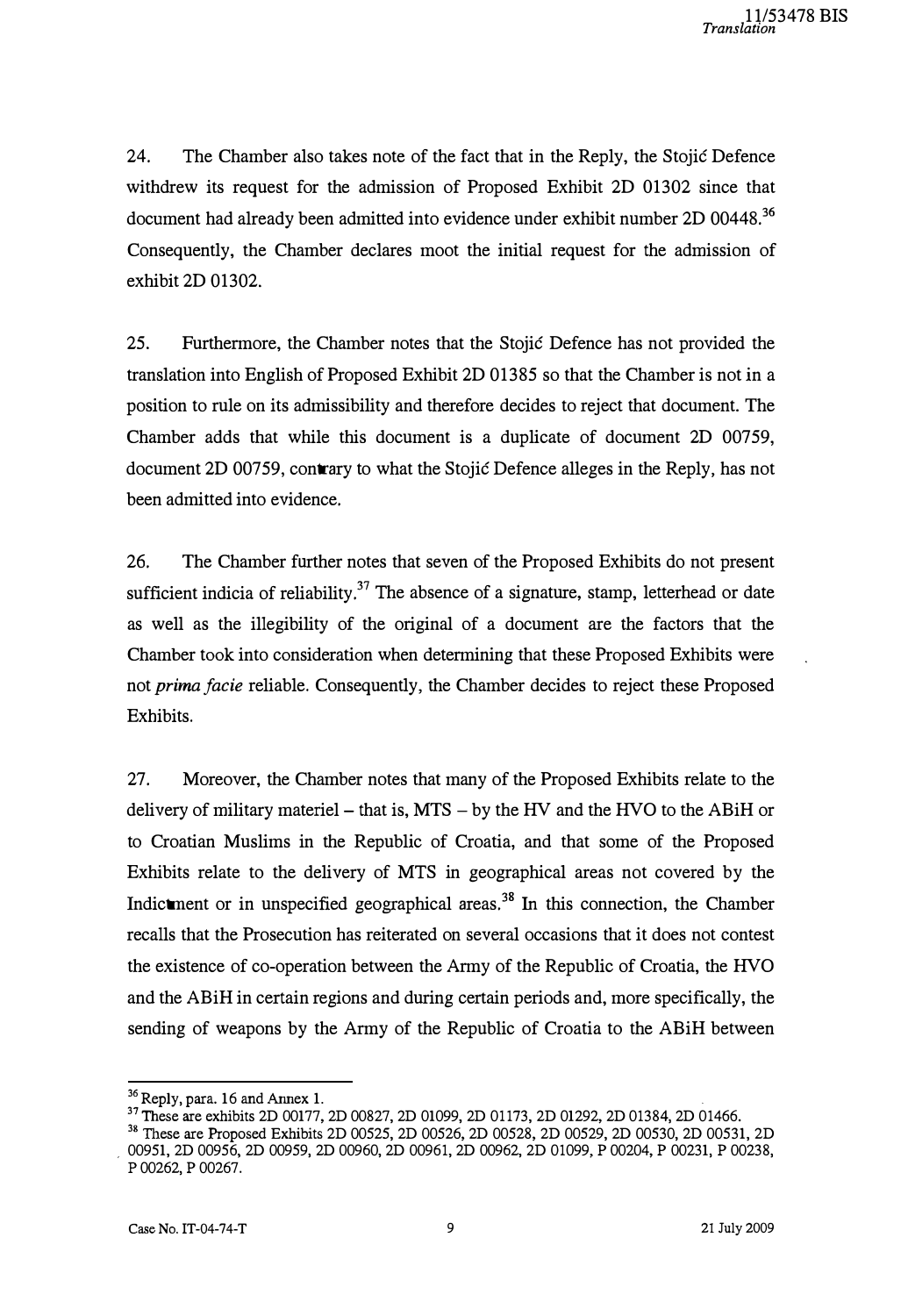1991 and 1995.<sup>39</sup> The Chamber is of the opinion that these Proposed Exhibits are too vague as regards the allegations in the Indictment or do not allow a relationship to be established between the said Proposed Exhibits and the Indictment. They do not provide any information that could contribute to a better understanding or assessment of the evidence relating to the issue of MTS that has already been admitted, in particular through the witnesses Anđelko Makar, Dragutin Čehulić and Mario Miloš. The Chamber therefore holds that these Proposed Exhibits do not present sufficient indicia of relevance and decides not to admit them. The Chamber holds that the same reasoning applies to several Proposed Exhibits relating to the medical aid provided to Bosnian Muslims by the Croatian Government, the HV or the  $HVO<sub>10</sub><sup>40</sup>$  as well as to the existence of good relations between the HVO and the  $ABiH<sup>41</sup>$  in geographical areas not covered by the Indictment or in unspecified geographical areas.

28. The Chamber further notes that a certain number of the Proposed Exhibits relate to crimes committed against Croatian civilians in Bosnia or to tensions and conflicts between the HVO and the ABiH. In several decisions,<sup>42</sup> the Chamber recalled the jurisprudence of the Tribunal according to which the tu quoque principle does not constitute a ground of defence in international humanitarian law. Therefore, the Chamber concludes that evidence intended to prove that Bosnian Muslims committed atrocities against Croatian civilians in other villages of Herceg-Bosna or in rnunicipalities falling outside the scope of the Indictment is without any relevance inasmuch as it does not contribute to disproving the allegations made against the Accused in the Indictment.<sup>43</sup> In the same way, evidence produced to demonstrate that one of the parties to the Croat-Muslim conflict was responsible for the start of the war is also without any relevance and therefore cannot be admitted into evidence in this

<sup>&</sup>lt;sup>39</sup> See for example the "Prosecution Motion to Exclude the Irrelevant Evidence of Witness Mario Miloš" of 25 March 2009, para. 4, and the T(F) of 30 March 2009, p. 38639.

<sup>40</sup> These are Proposed Exhibits 2D 01013, 2D 01038, 2D 01131, 2D 01132, 2D 01133, 2D 01134, 2D 01135, 2D 01136.

<sup>41</sup> These are Proposed Exhibits 2D 01127, 2D 01128, 2D 01129.

<sup>&</sup>lt;sup>42</sup> "Order to Admit Defence Evidence Relative to Witness Christopher Beese", 27 September 2006 (''Decision of 27 September 2006"), p. 3; Oral decision of 16 February 2009, T(F), p. 36878; ''Decision on Prosecution Motion to Exclude the Testimony of Dragan Pinjuh", 27 February 2009, p. 3; "Order Admitting Evidence Related to Witness Veso Vegar", 5 May 2009, pp. 2 and 3.

<sup>&</sup>lt;sup>43</sup> In this respect, see The Prosecutor v. Zoran Kupreškić, Mirjan Kupreškić, Vlatko Kupreškić, Drago Josipović, Dragan Papić, Vladimir Šantić alias Vlado, Case No. IT-95-16, ''Decision on Evidence of the Good Character of the Accused and the Defence of tu quoque", 17 February 1999 ("Kupreškić Decision"), p. 3.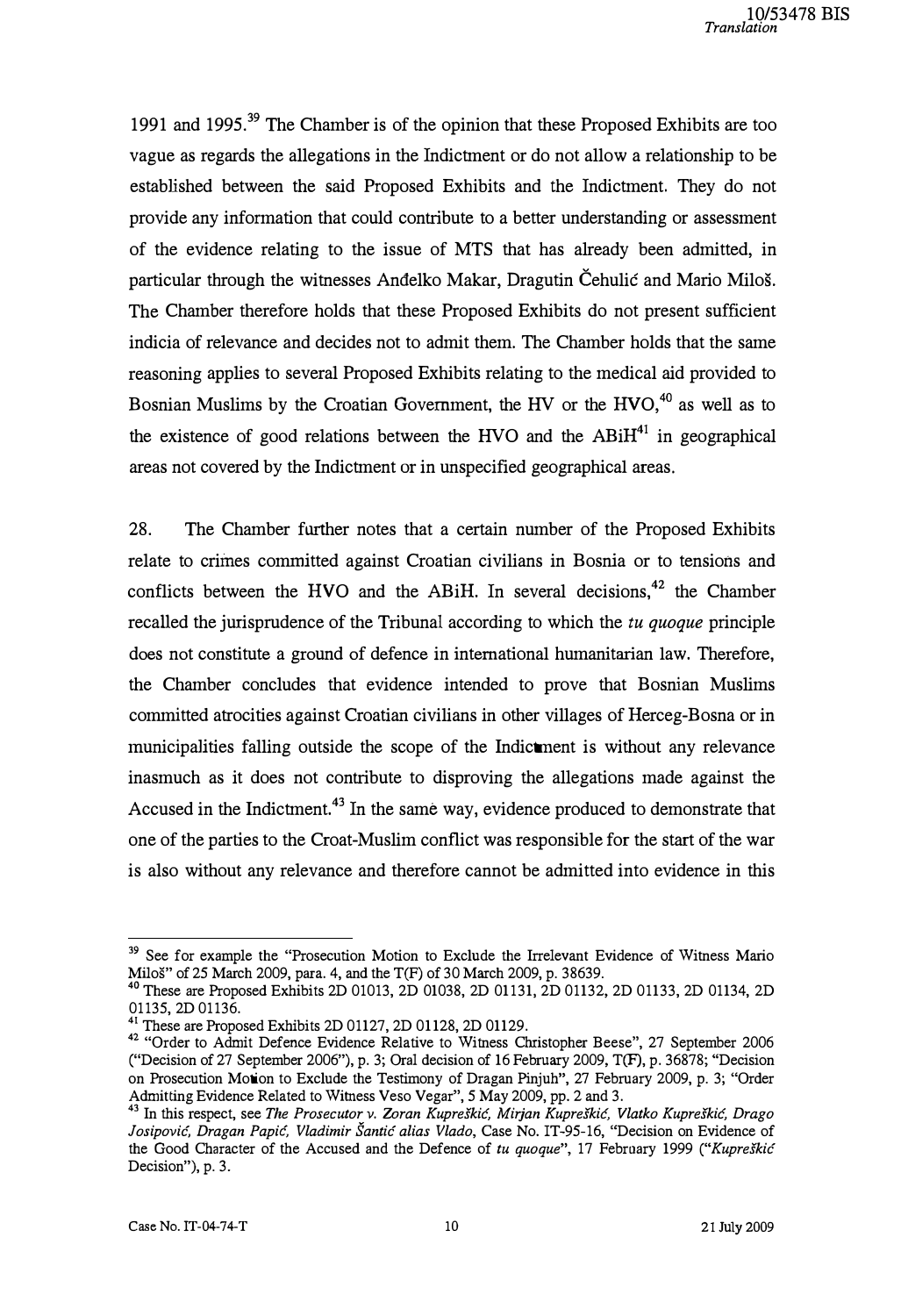case.<sup>44</sup> Nevertheless, in the Decision of 27 September 2006, recalled in several other decisions,<sup>45</sup> the Chamber clearly stated that evidence related to atrocities committed against Bosnian Croats may be admissible on the assumption that it aims to disprove one of the allegations in the Indictment, but that unless the Defence shows how this evidence aims to disprove one or several of these allegations and thus has a certain degree of relevance, the Chamber will not admit it.

29. In the present case, in the Motion, the Reply and the corresponding annexes, the Stojić Defence requests the admission of the Proposed Exhibits relating to crimes committed against Croatian civilians in Bosnia or to tension and conflicts between the HVO and the ABiH primarily on the grounds that 1) they counter the allegation that the HVO launched attacks as part of a greater plan to subjugate Muslims in large parts of Bosnia and Herzegovina after 15 January 1993 and 15 April 1993 and thus disprove the allegations in paragraphs 33 and 34 of the Indictment; 2) they facilitate a better understanding of the state of mind of the HVO soldiers and thus are relevant in relation to the allegations in paragraph  $17.2(r)$  of the Indictment and to the allegations of the responsibility of the Accused pursuant to Article 7(3) of the Statute; and 3) they disprove the allegations in paragraph 37 of the Indictment.<sup>46</sup>

30. The Chamber holds that it may be legitimate to present evidence related to attacks by the opposing side on the civilian population of the side of an accused if this evidence aims to refute, for example, the allegation of a widespread or systematic attack on a civilian population or the allegation of the existence of a plan of concerted attacks on several villages, or to explain the behaviour of the accused. $47$  In that case. however, it is important that such evidence relates to clearly specified issues. In other words, it is for the party wanting to adduce such evidence to explain, for each and every piece of evidence, the exact link, in particular in geographical and temporal terms, with the crimes alleged to have been committed in the municipalities covered

<sup>&</sup>lt;sup>44</sup> Ibidem.

<sup>&</sup>lt;sup>45</sup> "Decision on Prosecution Motion to Exclude the Testimony of Dragan Pinjuh", 27 February 2009, p. 3; "Order Admitting Evidence Related to Witness Veso Vegar", 5 May 2009, pp. 2 and 3.

 $^{46}$  Reply, paras 8 to 15.

 $47$  In this respect, see the "Kupreškić Decision", p. 4; The Prosecutor y. Zoran Kupreškić, Mirjan Kupreškić, Vlatko Kupreškić, Drago Josipović, Dragan Papić, Vladimir Šantić alias Vlado, Case No. IT-95-16-T, Judgement, 14 January 2000, paras 515-520; The Prosecutor v. Dragoljub Kunarac, Radomir Kovač and Zoran Vuković, Case No. IT-96-23&23/1-A, Appeal Judgement, 12 June 2002, paras 87-88.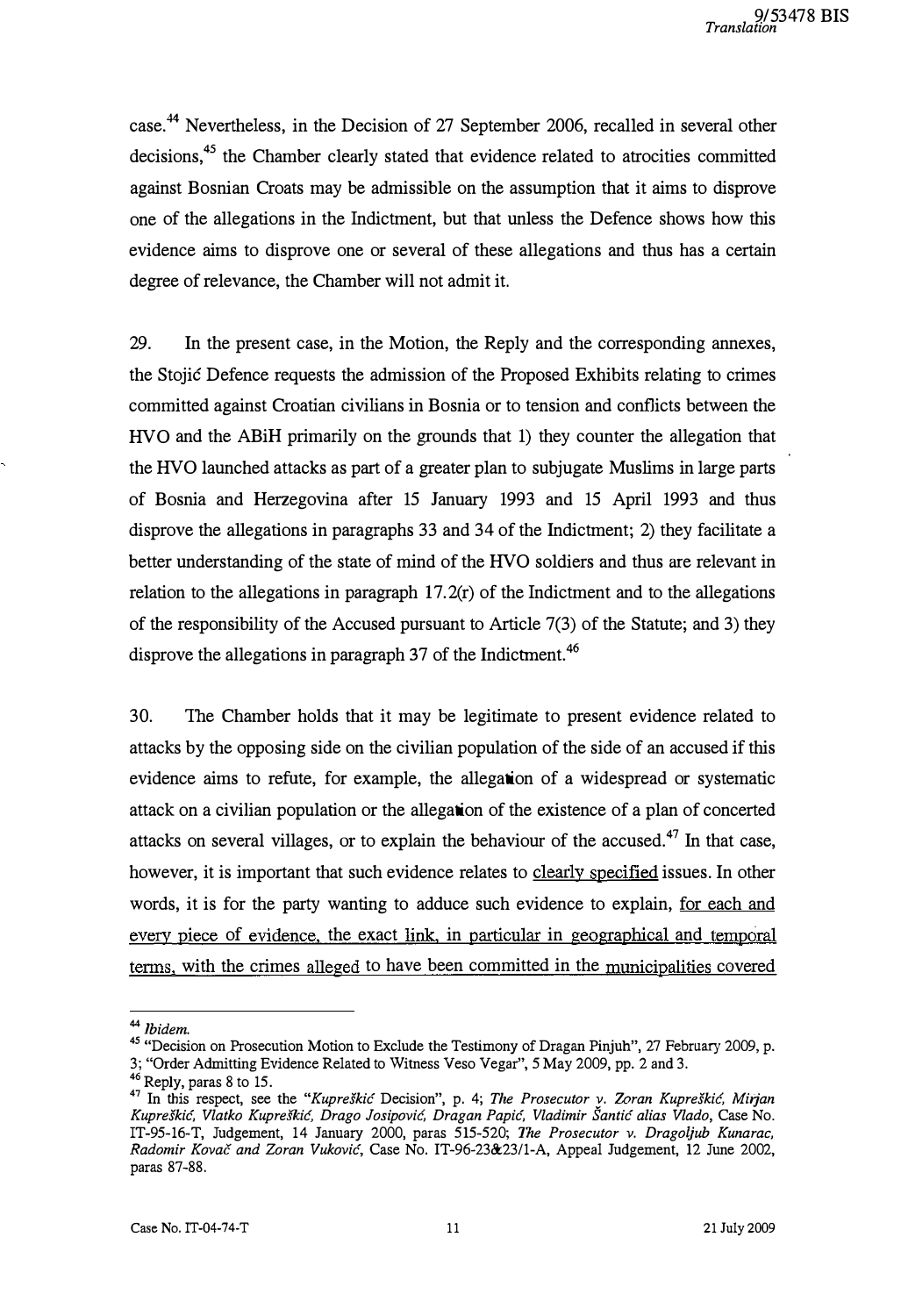by the Indictment and/or with the alleged responsibility of the Accused for these crimes, irrespective of whether these crimes are alleged to have been committed within or without the framework of a joint criminal enterprise.

31. Thus, for example, the Stojić Defence argues that Proposed Exhibit 2D 00403, which concerns the attack by the ABiH on Konjic in April 1993, presents sufficient indicia of relevance as it demonstrates that the ABiH initiated a series of attacks on Gornji Vakuf, Sovići and Doljani, Stolac, Čapljina and Jablanica and therefore counters the Prosecution's allegation that the HVO offensive was part of a plan to subjugate Bosnian Muslims in large parts of Bosnia and Herzegovina after 15 January 1993 and 15 April 1993, as alleged in paragraphs 33 and 34 of the Indictment.<sup>48</sup> The Chamber cannot subscribe to this argument inasmuch as the Stojić Defence does not establish a relationship between the attack by the ABiH on Konjic and the crimes alleged to have been committed in one or several municipalities of the Indictment. On the other hand, while the Stojić Defence submits, for example, that Proposed Exhibit 2D 00484 concerns preparations for combat operations by the ABiH in the municipality of Jablanica on 16 April 1993 - that is, the day before the alleged offensive by the HVO on several villages of Jablanica on 17 April 1993 - and presents sufficient indicia of relevance since it counters the allegation of a large-scale HVO offensive on Jablanica as part of a plan to subjugate Bosnian Muslims,<sup>49</sup> the Chamber can accept such an argument inasmuch as this document relates to a clearly specified issue and may present a link with the crimes alleged to have been committed in the municipality of Jablanica.

32. To sum up, the Chamber holds that the admissibility of evidence related to crimes committed against Croatian civilians in Bosnia or to tension and conflicts between the HVO and the ABiH depends on the purpose for which this evidence is adduced. If the reasons put forth in support of its admissibility allow a precise link to be established, in particular in geographical and temporal tenns, with the crimes alleged to have been committed in the municipalities covered by the Indictment and/or with the alleged responsibility of the Accused for these crimes, this evidence

<sup>&</sup>lt;sup>48</sup> Annex 1 to the Motion; Reply, para. 11 and Annex 1.

<sup>49</sup>Annex l to the Motion; Reply, para. II and Annex 1.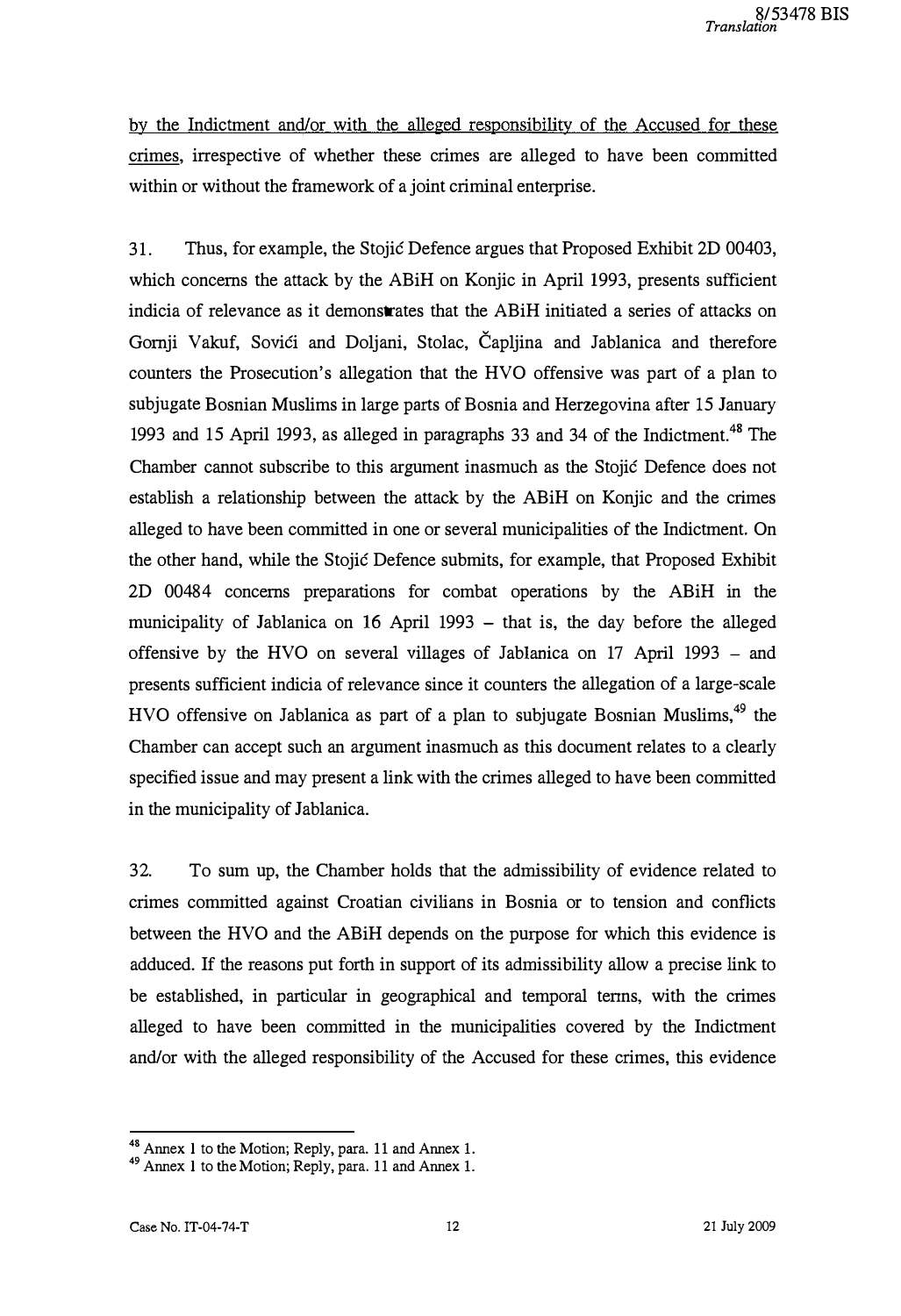may present sufficient indicia of relevance. Nevertheless, it will not be admitted unless it also presents sufficient indicia of reliability and has probative value.

33. On the basis of these considerations, the Chamber deems that for a certain number of the Proposed Exhibits<sup>50</sup> the Stojić Defence has not established a sufficient link with the crimes alleged to have been committed in the municipalities covered by the Indictment and/or with the alleged responsibility of the Accused for these crimes. Consequently, the Chamber rejects the admission of these Proposed Exhibits as they do not present sufficient indicia of relevance.

34. The Chamber wishes to state that at this stage of the trial, it is only examining the admissibility of the Proposed Exhibits and does not need to make a final assessment of their probative value. It will only do so at the end of the trial when all the Prosecution and Defence evidence has been admitted. During this assessment, the Chamber will take into account, in particular, the fact that there may be inconsistencies between the exhibits, that the Prosecution contests the interpretation of these exhibits by the Stojić Defence or their authenticity, that certain information derives from hears ay and that the Prosecution has not had an opportunity to put the Proposed Exhibits to the test during cross-examination.

35. In light of the information provided by the Stojić Defence in the Motion, the Reply and the Reply to the Joint Response as well as in view of the objections raised by the Prosecution in the Response, the Chamber decides to admit the Proposed Exhibits marked as "Admitted" in the annex attached to this decision inasmuch as they present sufficient indicia of reliability and relevance and have probative value with regard to the Indictment and, consequently, it is appropriate to admit them.

36. Finally, the Chamber rejects the Proposed Exhibits marked as "Not admitted" in the annex attached to this Motion, specifying in the annex the grounds for the rejection of each of the Proposed Exhibited.

<sup>50</sup>These are Proposed Exhibits 2D 00175, 2D 00176, 2D 00180, 2D 00181, 2D 00234, 2D 00248, 2D 00256, 2D 00403, 2D 00407, 2D 00408, 2D 00475, 2D 00476, 2D 00639, 2D 00641, 2D 00647,2D 00648, 2D 00673, 2D 00679, 2D 01468,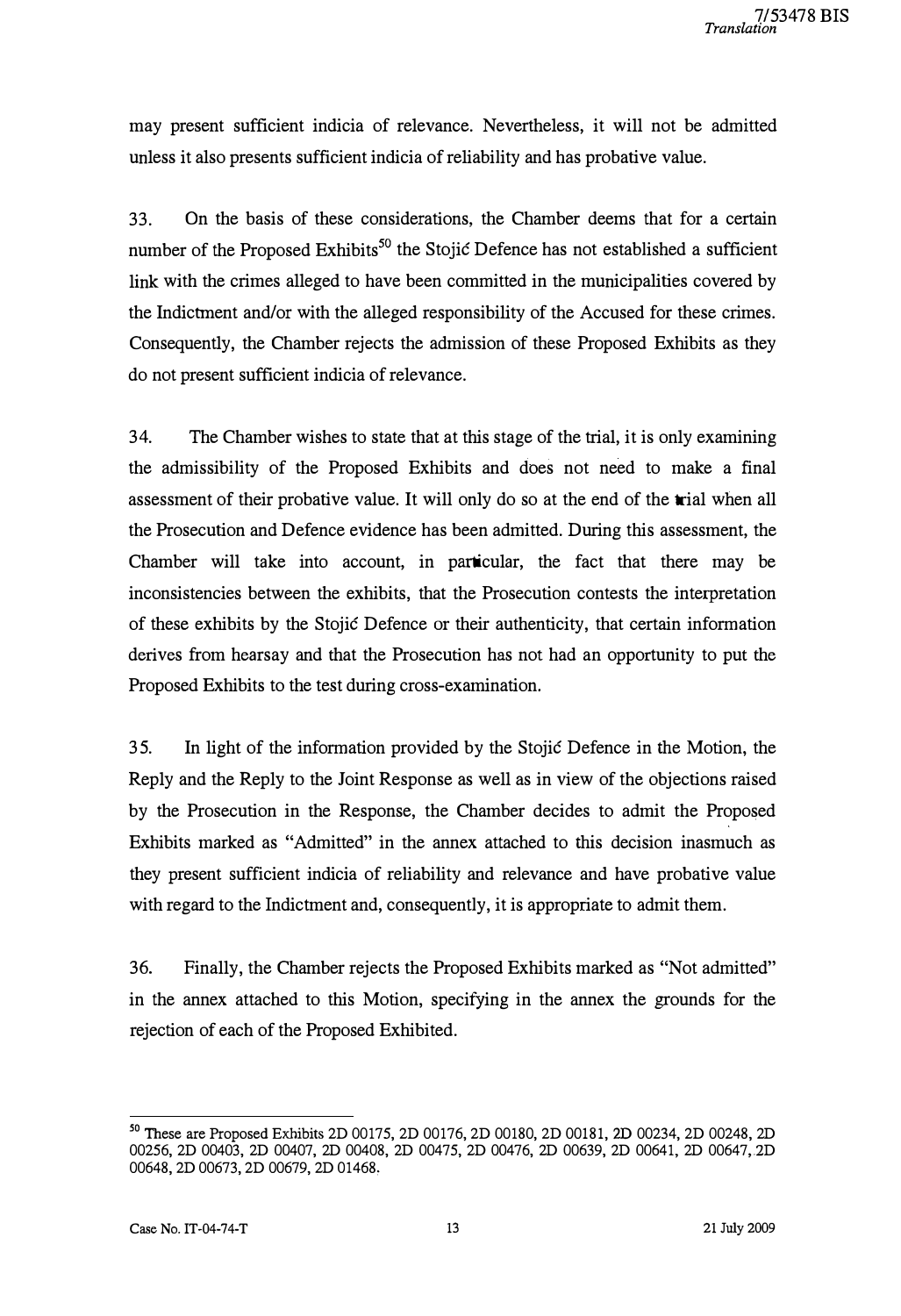## FOR THE FOREGOING REASONS,

PURSUANT TO Rule 89(C) of the Rules,

DECIDES to authorise the Reply and the Reply to the Joint Response,

DECLARES moot the Motion with regard to Proposed Exhibits 2D 00020, 2D 00975 and 2D 01302 for the reasons set out in the annex attached to this decision,

DECIDES to admit into evidence the Proposed Exhibits marked as "Admitted" in the annex attached to this decision, AND

REJECTS, by majority, the Motion in all other respects for the reasons stated in the annex attached to this decision.

Judge Antonetti appends a dissenting opinion to this decision.

Done in English and in French, the French version being authoritative.

/signed/

Jean-Claude Antonetti Presiding Judge

Done this twenty-first day of July 2009 At The Hague The Netherlands

[Seal of the Tribunal]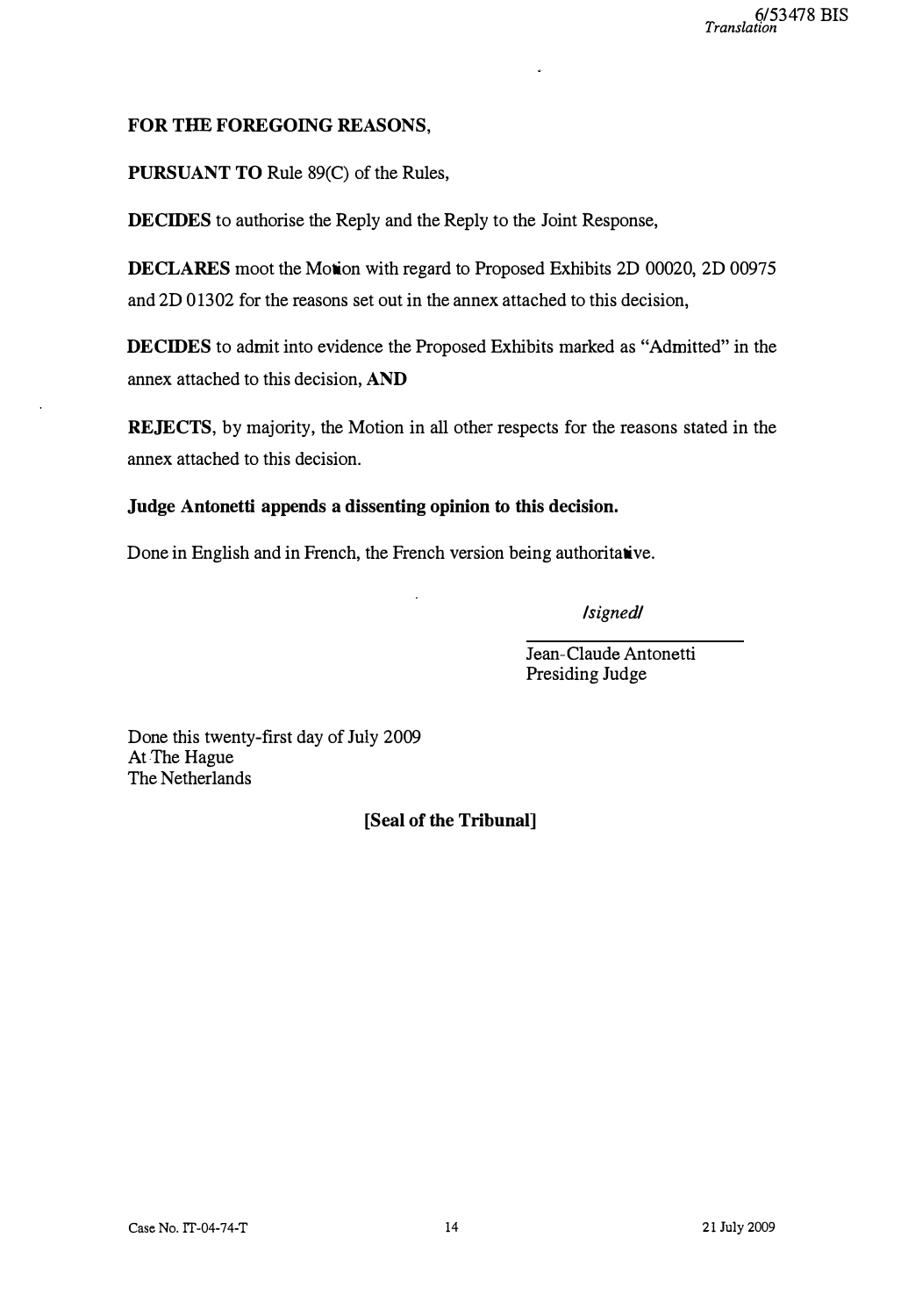## Dissenting Opinion of Judge Jean-Claude Antonetti

The majority of the Trial Chamber has decided to reject the request for the admission of exhibits no. 2D00175, 2D00176, 2DOOl77, 2D00180, 2D00181, 2D00234, 2D00248, 2D00256, 2D00403, 2D00407, 2D00408, 2D00475, 2D00476, 2D00525, 2D00526, 2D00528, 2D00529, 2D00530, 2D00531, 2D00639, 2D00641, 2D00647, 2D00648, 2D00673, 2D00679, 2D00827, 2D00951, 2D00956, 2D00959, 2D00960, 2D00961, 2D00962, 2D00975, 2D01013, 2D01038, 2D01099, 2D01127, 2D01128, 2D0 1 129, 2D0 1 131, 2D01 132, 2D0 1 133, 2D01 134, 2D0 1135, 2DOl136, 2D0 1 173, 2D01280, 2D01292, 2D01384, 2D01385, 2D0 1466, 2D01468, P00204, P00231, P00238, P00262, P00267.

At the current stage of the trial, I cannot share this point of view inasmuch as:

- It is not necessary for a document always to bear a signature, a stamp, a letterhead or a date in order for it to bear indicia of reliability, because unless it is a **fake document**, if it has a degree of relevance and has probative value, it must be admitted.
- Furthermore, it is not justified to reject documents only on the grounds that they are tu quoque. A document related to a crime committed by one warring party may show that this crime entailed the commission of another crime by another warring party without, however, exonerating anyone from criminal responsibility.
- It is also not justified to reject a document related to actions carried out by the ABiH because the argument of the Defence is that the attacks were not an act committed by the HVO, but by the ABiH.

The mere fact that these attacks took place in other locations which are not covered by the Indictment should not lead to the rejection of these exhibits because, in military activities, it is advisable to have a general picture of the battlefield so as not to commit errors of assessment.

Consequently, I am for the admission of all the documents presented by the Stojić Defence.

#### /signed/

Jean-Claude Antonetti Presiding Judge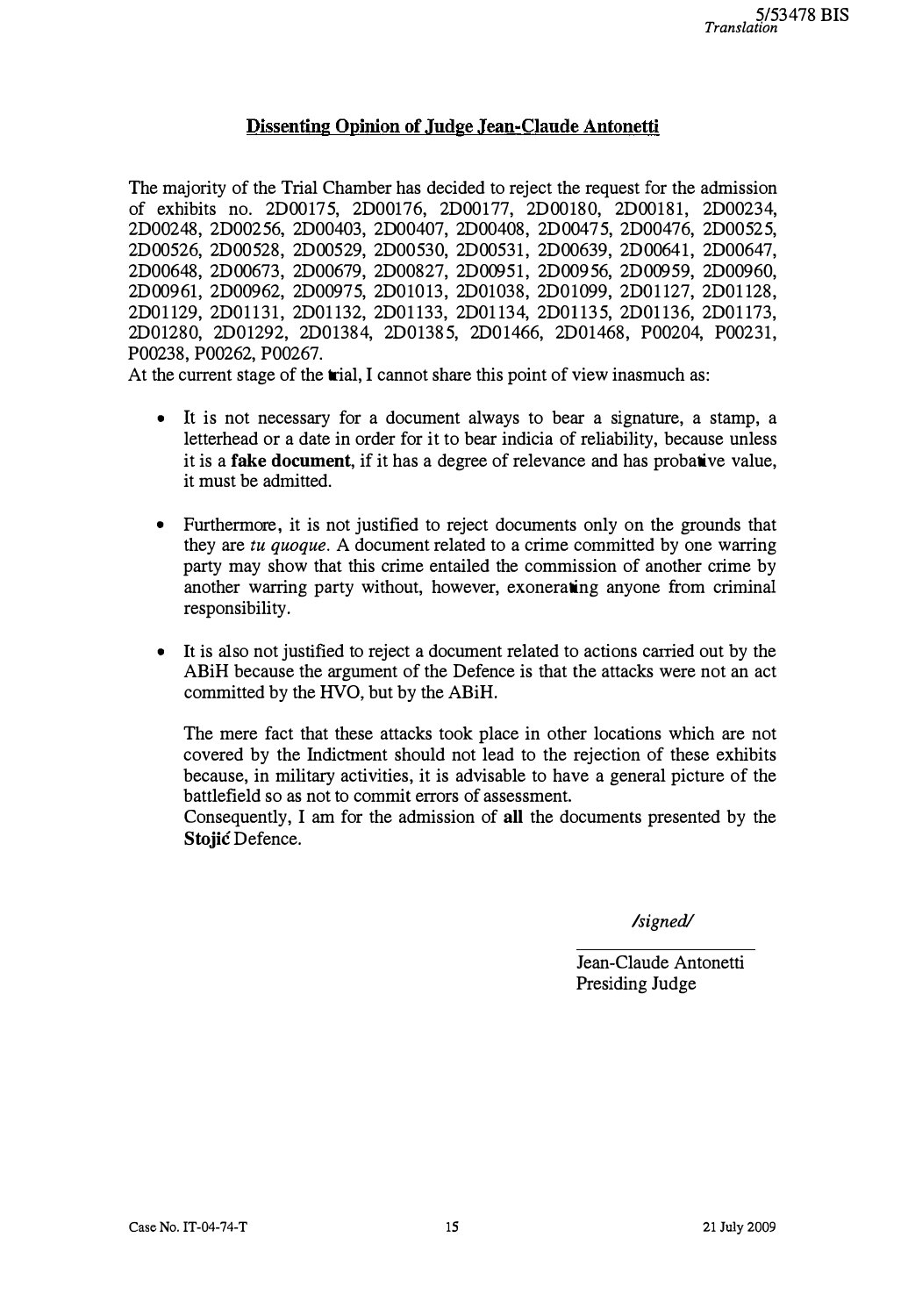# ANNEX

| <b>Exhibits</b>                    | Proposed Admitted/Not Admitted/Moot                                          |
|------------------------------------|------------------------------------------------------------------------------|
| IC 00960                           | Admitted                                                                     |
| 2D 00020                           | Moot (withdrawn by the Stojić Defence since it had already been              |
|                                    | admitted by a written decision of 6 March 2009 under exhibit number 1D       |
|                                    | 01946)                                                                       |
| $2D00099$   Admitted               |                                                                              |
|                                    | 2D 00175   Not admitted (the document does not present sufficient indicia of |
|                                    | relevance)                                                                   |
| 2D 00176                           | Not admitted (the document does not present sufficient indicia of            |
|                                    | relevance)                                                                   |
| 2D 00177                           | Not admitted (the document does not present sufficient indicia of            |
|                                    | reliability: absence of a signature, stamp and letterhead)                   |
| 2D 00180                           | Not admitted (the document does not present sufficient indicia of            |
|                                    | relevance)                                                                   |
| 2D 00181                           | Not admitted (the document does not present sufficient indicia of            |
|                                    | relevance)                                                                   |
| 2D 00185                           | Admitted                                                                     |
| 2D 00196                           | Admitted                                                                     |
| 2D 00201                           | Admitted                                                                     |
| 2D 00206   Admitted                |                                                                              |
| 2D 00208                           | Admitted                                                                     |
| 2D 00234                           | Not admitted (the document does not present sufficient indicia of            |
|                                    | relevance)                                                                   |
| 2D 00244   Admitted                |                                                                              |
| 2D 00248                           | Not admitted (the document does not present sufficient indicia of            |
|                                    | relevance)                                                                   |
| 2D 00249                           | Admitted                                                                     |
| 2D 00256                           | Not admitted (the document does not present sufficient indicia of            |
|                                    | relevance)                                                                   |
| $2D 00277$   Admitted              |                                                                              |
| 2D 00286                           | Admitted                                                                     |
| 2D 00310<br>$2D\ 00332$   Admitted | Admitted                                                                     |
| 2D 00403                           | Not admitted (the document does not present sufficient indicia of            |
|                                    | relevance)                                                                   |
| 2D 00407                           | Not admitted (the document does not present sufficient indicia of            |
|                                    | relevance)                                                                   |
| 2D 00408                           | Not admitted (the document does not present sufficient indicia of            |
|                                    | relevance)                                                                   |
| 2D 00475                           | Not admitted (the document does not present sufficient indicia of            |
|                                    | relevance)                                                                   |
| 2D 00476                           | Not admitted (the document does not present sufficient indicia of            |
|                                    | relevance)                                                                   |
| 2D 00484                           | Admitted                                                                     |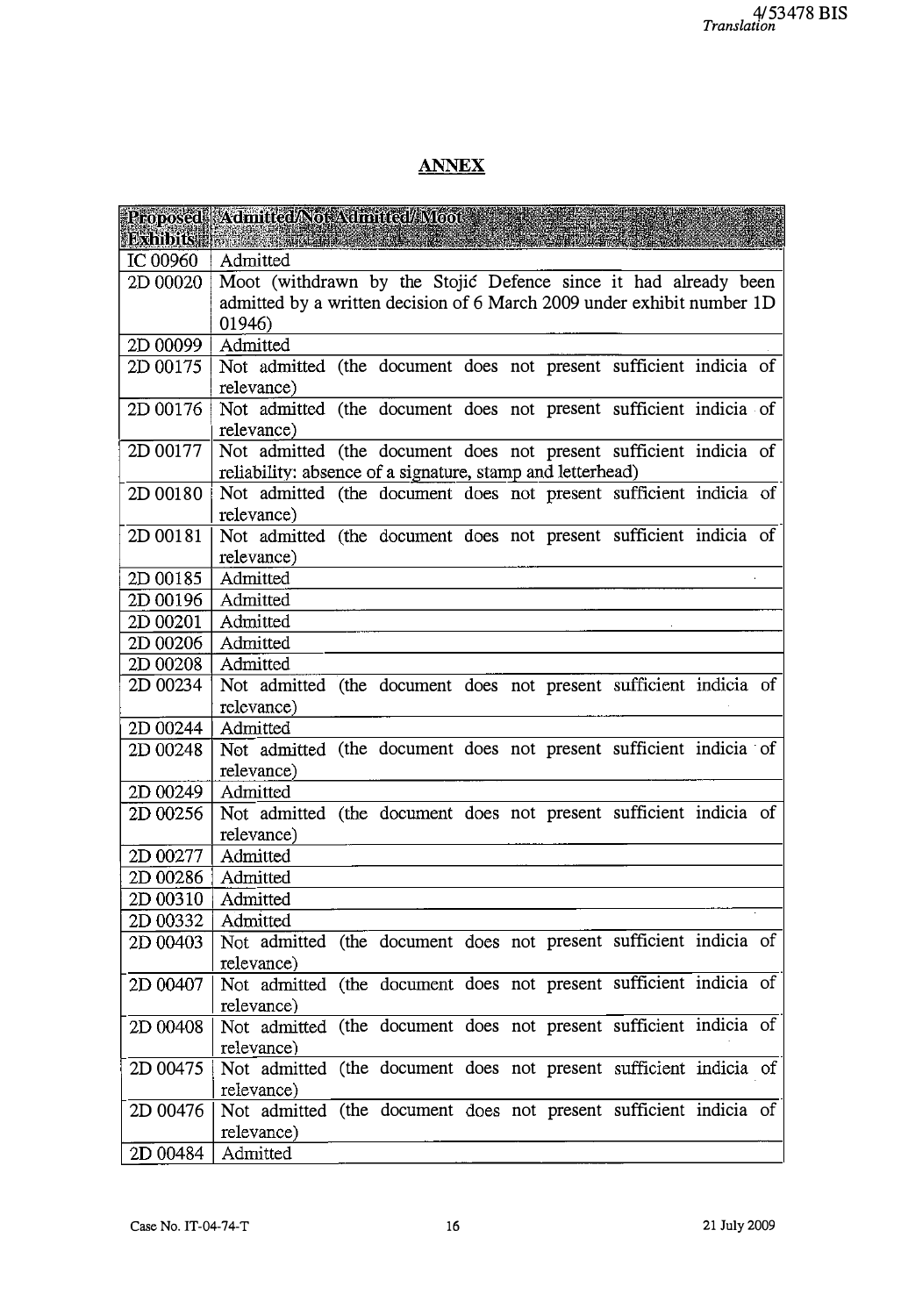| 2D 00525                           | Not admitted (the document does not present sufficient indicia of<br>relevance) |
|------------------------------------|---------------------------------------------------------------------------------|
| 2D 00526                           | Not admitted (the document does not present sufficient indicia of               |
|                                    | relevance)                                                                      |
| 2D 00527   Admitted                |                                                                                 |
| 2D 00528                           | Not admitted (the document does not present sufficient indicia of               |
|                                    | relevance)                                                                      |
| 2D 00529                           | Not admitted (the document does not present sufficient indicia of               |
|                                    | relevance)                                                                      |
|                                    | 2D 00530 Not admitted (the document does not present sufficient indicia of      |
|                                    | relevance)                                                                      |
| 2D 00531                           | Not admitted (the document does not present sufficient indicia of               |
| $2D\ 00545$   Admitted             | relevance)                                                                      |
| 2D 00546   Admitted                |                                                                                 |
| 2D 00639                           | Not admitted (the document does not present sufficient indicia of               |
|                                    | relevance)                                                                      |
| 2D 00641                           | Not admitted (the document does not present sufficient indicia of               |
|                                    | relevance)                                                                      |
| 2D 00644   Admitted                |                                                                                 |
|                                    | 2D 00647 Not admitted (the document does not present sufficient indicia of      |
|                                    | relevance)                                                                      |
| 2D 00648                           | Not admitted (the document does not present sufficient indicia of               |
|                                    | relevance)                                                                      |
| $2D\,00665$   Admitted<br>2D 00673 | Not admitted (the document does not present sufficient indicia of               |
|                                    | relevance)                                                                      |
| 2D 00679                           | Not admitted (the document does not present sufficient indicia of               |
|                                    | relevance)                                                                      |
| $2D 00818$   Admitted              |                                                                                 |
| 2D 00821   Admitted                |                                                                                 |
| 2D 00824   Admitted                |                                                                                 |
| 2D 00826   Admitted                |                                                                                 |
| 2D 00827                           | Not admitted (the document does not present sufficient indicia of               |
|                                    | reliability: absence of a date)                                                 |
| 2D 00828   Admitted                |                                                                                 |
| $2D\ 00829$   Admitted             |                                                                                 |
| 2D 00830   Admitted                | Not admitted (the document does not present sufficient indicia of               |
| 2D 00951                           | relevance)                                                                      |
| 2D 00956                           | Not admitted (the document does not present sufficient indicia of               |
|                                    | relevance)                                                                      |
| $2D00958$   Admitted               |                                                                                 |
| 2D 00959                           | Not admitted (the document does not present sufficient indicia of               |
|                                    | relevance)                                                                      |
| 2D 00960                           | Not admitted (the document does not present sufficient indicia of               |
|                                    | relevance)                                                                      |
| 2D 00961                           | Not admitted (the document does not present sufficient indicia of               |
|                                    | relevance)                                                                      |

 $\sim 10^6$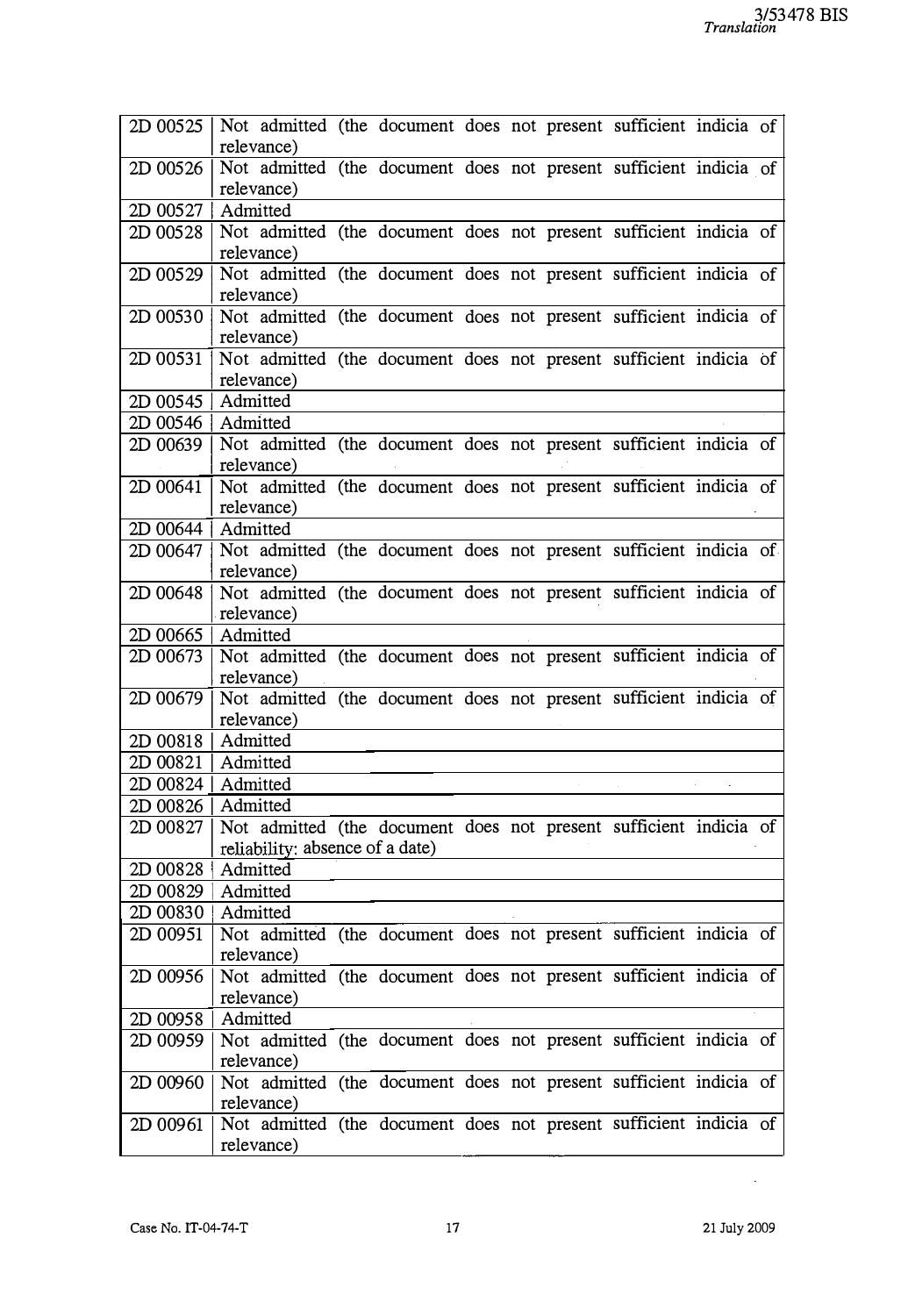ä,

| 2D 00962 | Not admitted (the document does not present sufficient indicia of               |
|----------|---------------------------------------------------------------------------------|
|          | relevance)                                                                      |
| 2D 00969 | Admitted                                                                        |
| 2D 00975 | Moot (the Stojić Defence withdrew its request since the exhibit had             |
|          | already been admitted by a written decision of 6 May 2009)                      |
| 2D 00976 | Admitted                                                                        |
| 2D 01010 | Admitted                                                                        |
| 2D 01011 | Admitted                                                                        |
| 2D 01013 | Not admitted (the document does not present sufficient indicia of<br>relevance) |
| 2D 01038 | Not admitted (the document does not present sufficient indicia of<br>relevance) |
| 2D 01099 | Not admitted (the document does not present sufficient indicia of               |
|          | reliability: absence of a date. Furthermore, the document does not present      |
|          | sufficient indicia of relevance)                                                |
| 2D 01127 | Not admitted (the document does not present sufficient indicia of               |
|          | relevance)                                                                      |
| 2D 01128 | Not admitted (the document does not present sufficient indicia of               |
|          | relevance)                                                                      |
| 2D 01129 | Not admitted (the document does not present sufficient indicia of               |
|          | relevance)                                                                      |
| 2D 01131 | Not admitted (the document does not present sufficient indicia of               |
|          | relevance)                                                                      |
| 2D 01132 | Not admitted (the document does not present sufficient indicia of               |
|          | relevance)                                                                      |
| 2D 01133 | Not admitted (the document does not present sufficient indicia of               |
|          | relevance)                                                                      |
| 2D 01134 | Not admitted (the document does not present sufficient indicia of               |
|          | relevance)                                                                      |
| 2D 01135 | Not admitted (the document does not present sufficient indicia of               |
|          | relevance)                                                                      |
| 2D 01136 | Not admitted (the document does not present sufficient indicia of               |
|          | relevance)                                                                      |
| 2D 01173 | Not admitted (the document does not present sufficient indicia of               |
|          | reliability: the BCS and the English versions do not tally. Furthermore,        |
|          | the document does not present sufficient indicia of relevance)                  |
| 2D 01250 | Admitted                                                                        |
| 2D 01278 | Admitted                                                                        |
| 2D 01279 | Admitted                                                                        |
| 2D 01280 | Not admitted (the document does not present sufficient indicia of               |
|          | relevance)                                                                      |
| 2D 01281 | Admitted                                                                        |
| 2D 01282 | Admitted                                                                        |
| 2D 01283 | Admitted                                                                        |
| 2D 01284 | Admitted                                                                        |
| 2D 01285 | Admitted                                                                        |
| 2D 01286 | Admitted                                                                        |
| 2D 01287 | Admitted                                                                        |
| 2D 01288 | Admitted                                                                        |